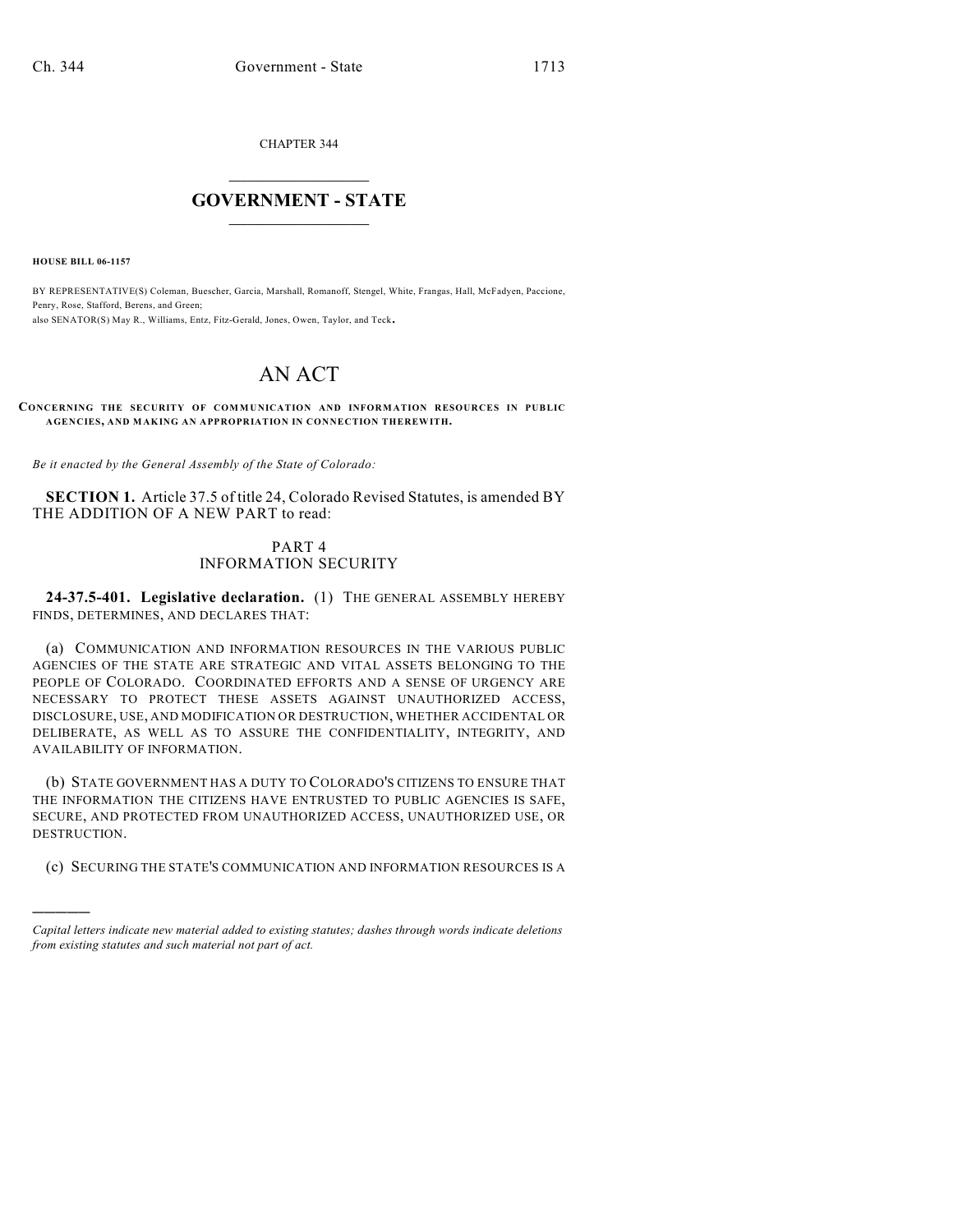STATEWIDE IMPERATIVE REQUIRING A COORDINATED AND SHARED EFFORT FROM ALL DEPARTMENTS, AGENCIES, AND POLITICAL SUBDIVISIONS OF THE STATE AND A LONG TERM COMMITMENT TO STATE FUNDING THAT ENSURES THE SUCCESS OF SUCH EFFORTS.

(d) RISKS TO COMMUNICATION AND INFORMATION RESOURCES MUST BE MANAGED, AND THE INTEGRITY OF DATA AND THE SOURCE, DESTINATION, AND PROCESSES APPLIED TO DATA MUST BE ASSURED.

(e) INFORMATION SECURITY STANDARDS, POLICIES, AND GUIDELINES MUST BE PROMULGATED AND IMPLEMENTED THROUGHOUT PUBLIC AGENCIES TO ENSURE THE DEVELOPMENT AND MAINTENANCE OF MINIMUM INFORMATION SECURITY CONTROLS TO PROTECT COMMUNICATION AND INFORMATION RESOURCES THAT SUPPORT THE OPERATIONS AND ASSETS OF THOSE AGENCIES.

(f) THE EXTENSIVE INFORMATION SECURITY EXPERTISE IN COLORADO'S PRIVATE SECTOR SHOULD BE UTILIZED FOR THE LONG-TERM BENEFIT OF COLORADO'S CITIZENS AND PUBLIC AGENCIES.

**24-37.5-402. Definitions.** AS USED IN THIS PART 4, UNLESS THE CONTEXT OTHERWISE REQUIRES:

(1) "AVAILABILITY" MEANS THE TIMELY AND RELIABLE ACCESS TO AND USE OF INFORMATION CREATED, GENERATED, COLLECTED, OR MAINTAINED BY A PUBLIC AGENCY.

(2) "COMMUNICATION AND INFORMATION RESOURCES" SHALL HAVE THE SAME MEANING AS PROVIDED IN SECTION 24-37.5-102 (1).

(3) "CONFIDENTIALITY" MEANS THE PRESERVATION OF AUTHORIZED RESTRICTIONS ON INFORMATION ACCESS AND DISCLOSURE, INCLUDING THE MEANS FOR PROTECTING PERSONAL PRIVACY AND PROPRIETARY INFORMATION.

(4) "DEPARTMENT OF HIGHER EDUCATION" MEANS THE COLORADO COMMISSION ON HIGHER EDUCATION, COLLEGEINVEST, THE COLORADO STUDENT LOAN PROGRAM, THE COLORADO COLLEGE ACCESS NETWORK, THE PRIVATE OCCUPATIONAL SCHOOL DIVISION, THE STATE HISTORICAL SOCIETY, AND THE STATE COUNCIL ON THE ARTS.

(5) "INFORMATION SECURITY" MEANS THE PROTECTION OF COMMUNICATION AND INFORMATION RESOURCES FROM UNAUTHORIZED ACCESS, USE, DISCLOSURE, DISRUPTION, MODIFICATION, OR DESTRUCTION IN ORDER TO:

(a) PREVENT IMPROPER INFORMATION MODIFICATION OR DESTRUCTION;

(b) PRESERVE AUTHORIZED RESTRICTIONS ON INFORMATION ACCESS AND DISCLOSURE;

(c) ENSURE TIMELY AND RELIABLE ACCESS TO AND USE OF INFORMATION; AND

(d) MAINTAIN THE CONFIDENTIALITY, INTEGRITY, AND AVAILABILITY OF INFORMATION.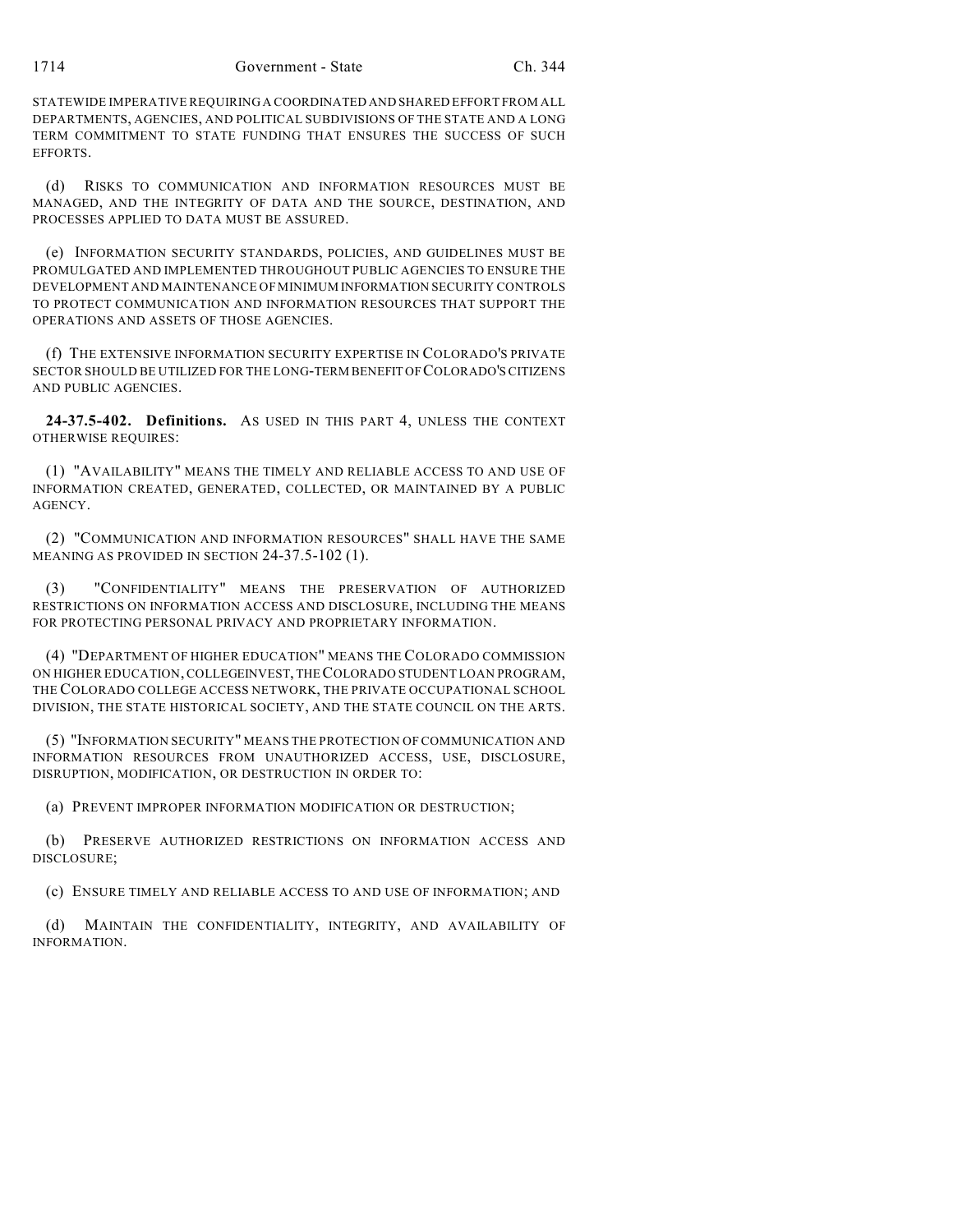(6) "INFORMATION SECURITY PLAN" MEANS THE PLAN DEVELOPED BY A PUBLIC AGENCY PURSUANT TO SECTION 24-37.5-404.

(7) "INSTITUTION OF HIGHER EDUCATION" MEANS A STATE-SUPPORTED INSTITUTION OF HIGHER EDUCATION.

(8) "INTEGRITY" MEANS THE PREVENTION OF IMPROPER INFORMATION MODIFICATION OR DESTRUCTION AND ENSURING INFORMATION NONREPUDIATION AND AUTHENTICITY.

(9) "PUBLIC AGENCY" MEANS EVERY STATE OFFICE, WHETHER LEGISLATIVE, EXECUTIVE, OR JUDICIAL, AND ALL OF ITS RESPECTIVE OFFICES, DEPARTMENTS, DIVISIONS, COMMISSIONS, BOARDS, BUREAUS, AND INSTITUTIONS. "PUBLIC AGENCY" DOES NOT INCLUDE INSTITUTIONS OF HIGHER EDUCATION OR THE DEPARTMENT OF HIGHER EDUCATION.

(10) "SECURITY INCIDENT" MEANS AN ACCIDENTAL OR DELIBERATE EVENT THAT RESULTS IN OR CONSTITUTES AN IMMINENT THREAT OF THE UNAUTHORIZED ACCESS, LOSS, DISCLOSURE, MODIFICATION, DISRUPTION, OR DESTRUCTION OF COMMUNICATION AND INFORMATION RESOURCES.

**24-37.5-403. Chief information security officer - duties and responsibilities.** (1) THE GOVERNOR SHALL APPOINT A CHIEF INFORMATION SECURITY OFFICER WHO SHALL SERVE AT THE PLEASURE OF THE GOVERNOR. THE OFFICER SHALL EXHIBIT A BACKGROUND AND EXPERTISE IN SECURITY AND RISK MANAGEMENT FOR COMMUNICATIONS AND INFORMATION RESOURCES. IN THE EVENT THE OFFICER IS UNAVAILABLE TO PERFORM THE DUTIES AND RESPONSIBILITIES UNDER THIS PART 4, ALL POWERS AND AUTHORITY GRANTED TO THE OFFICER MAY BE EXERCISED BY THE CHIEF TECHNOLOGY OFFICER IN THE OFFICE OF INNOVATION AND TECHNOLOGY.

(2) THE CHIEF INFORMATION SECURITY OFFICER SHALL:

(a) DEVELOP AND UPDATE INFORMATION SECURITY POLICIES, STANDARDS, AND GUIDELINES FOR PUBLIC AGENCIES;

(b) PROMULGATE RULES PURSUANT TO ARTICLE 4 OF THIS TITLE CONTAINING INFORMATION SECURITY POLICIES, STANDARDS, AND GUIDELINES FOR SUCH AGENCIES ON OR BEFORE DECEMBER 31, 2006;

(c) ENSURE THE INCORPORATION OF AND COMPLIANCE WITH INFORMATION SECURITY POLICIES, STANDARDS, AND GUIDELINES IN THE INFORMATION SECURITY PLANS DEVELOPED BY PUBLIC AGENCIES PURSUANT TO SECTION 24-37.5-404;

(d) DIRECT INFORMATION SECURITY AUDITS AND ASSESSMENTS IN PUBLIC AGENCIES IN ORDER TO ENSURE PROGRAM COMPLIANCE AND ADJUSTMENTS;

(e) ESTABLISH AND DIRECT A RISK MANAGEMENT PROCESS TO IDENTIFY INFORMATION SECURITY RISKS IN PUBLIC AGENCIES AND DEPLOY RISK MITIGATION STRATEGIES, PROCESSES, AND PROCEDURES;

(f) APPROVE OR DISAPPROVE AND REVIEW ANNUALLY THE INFORMATION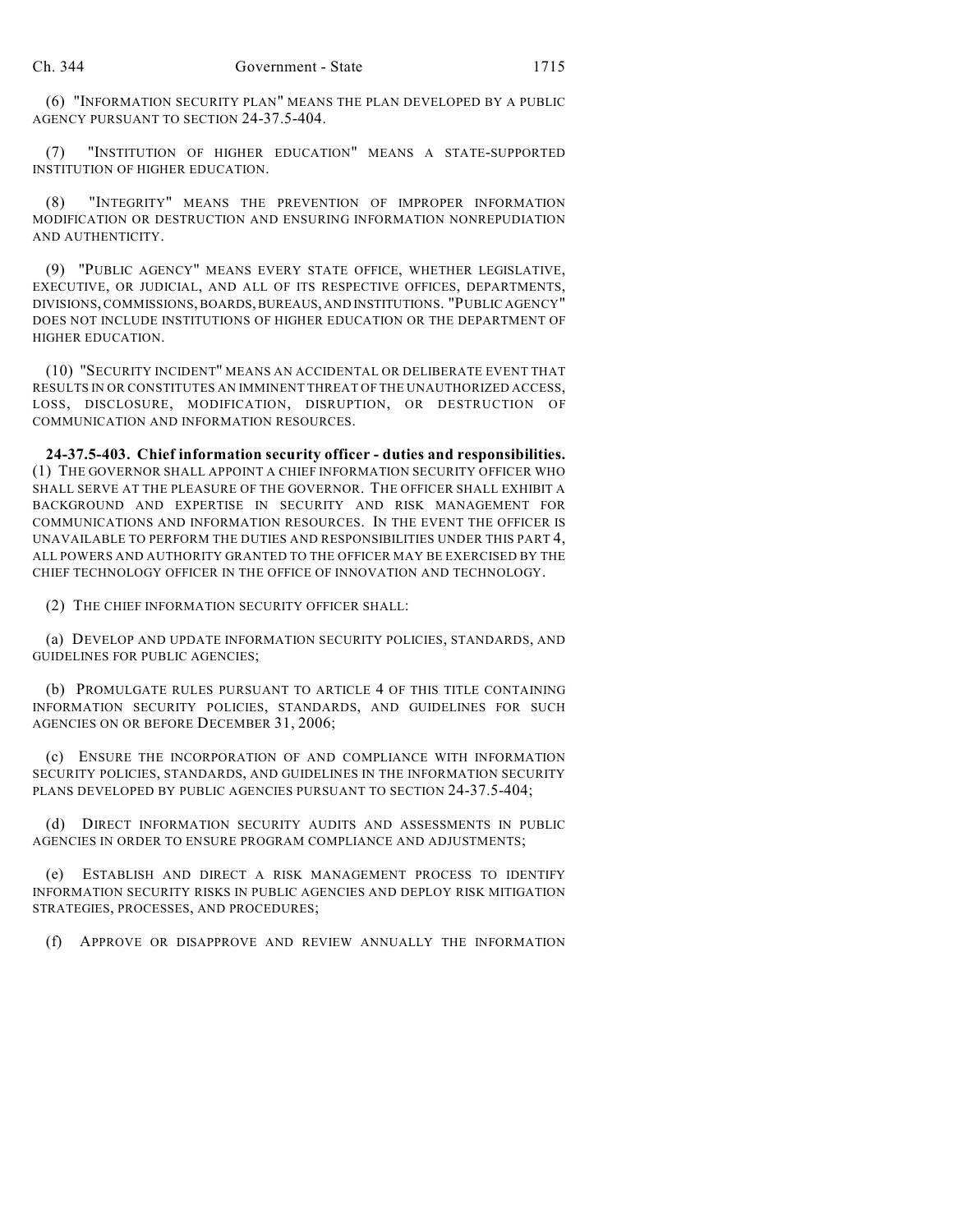SECURITY PLANS OF PUBLIC AGENCIES;

(g) CONDUCT INFORMATION SECURITY AWARENESS AND TRAINING PROGRAMS;

(h) IN COORDINATION AND CONSULTATION WITH THE OFFICE OF STATE PLANNING AND BUDGETING AND THE CHIEF TECHNOLOGY OFFICER, REVIEW PUBLIC AGENCY BUDGET REQUESTS RELATED TO INFORMATION SECURITY SYSTEMS AND APPROVE SUCH BUDGET REQUESTS FOR STATE AGENCIES OTHER THAN THE LEGISLATIVE DEPARTMENT; AND

(i) COORDINATE WITH THE COLORADO COMMISSION ON HIGHER EDUCATION FOR PURPOSES OF REVIEWING AND COMMENTING ON INFORMATION SECURITY PLANS ADOPTED BY INSTITUTIONS OF HIGHER EDUCATION THAT ARE SUBMITTED PURSUANT TO SECTION 24-37.5-404.5 (3).

(3) FOR THE STATE FISCAL YEAR COMMENCING ON JULY 1, 2006, THE COST OF THE SERVICES PROVIDED BY THE CHIEF INFORMATION SECURITY OFFICER TO PUBLIC AGENCIES IN ADMINISTERING THIS PART 4 SHALL BE PAID FROM FEDERAL FUNDS RECEIVED BY THE STATE FOR SUCH PURPOSES. IT IS THE INTENT OF THE GENERAL ASSEMBLY THAT THE COST OF THE SERVICES PROVIDED BY THE CHIEF INFORMATION SECURITY OFFICER TO A PUBLIC AGENCY BE ADEQUATELY FUNDED IN FISCAL YEARS COMMENCING ON AND AFTER JULY 1, 2007, THROUGH AN APPROPRIATION TO THE PUBLIC AGENCY TO PAY FOR SUCH SERVICES.

**24-37.5-404. Public agencies - information security plans.** (1) ON OR BEFORE JULY 1, 2007, EACH PUBLIC AGENCY SHALL DEVELOP AN INFORMATION SECURITY PLAN UTILIZING THE INFORMATION SECURITY POLICIES, STANDARDS, AND GUIDELINES DEVELOPED BY THE CHIEF INFORMATION SECURITY OFFICER. THE INFORMATION SECURITY PLAN SHALL PROVIDE INFORMATION SECURITY FOR THE COMMUNICATION AND INFORMATION RESOURCES THAT SUPPORT THE OPERATIONS AND ASSETS OF THE PUBLIC AGENCY.

(2) THE INFORMATION SECURITY PLAN SHALL INCLUDE:

(a) PERIODIC ASSESSMENTS OF THE RISK AND MAGNITUDE OF THE HARM THAT COULD RESULT FROM A SECURITY INCIDENT;

(b) A PROCESS FOR PROVIDING ADEQUATE INFORMATION SECURITY FOR THE COMMUNICATION AND INFORMATION RESOURCES OF THE PUBLIC AGENCY;

(c) REGULARIZED SECURITY AWARENESS TRAINING TO INFORM THE EMPLOYEES AND USERS OF THE PUBLIC AGENCY'S COMMUNICATION AND INFORMATION RESOURCES ABOUT INFORMATION SECURITY RISKS AND THE RESPONSIBILITY OF EMPLOYEES AND USERS TO COMPLY WITH AGENCY POLICIES, STANDARDS, AND PROCEDURES DESIGNED TO REDUCE THOSE RISKS;

(d) PERIODIC TESTING AND EVALUATION OF THE EFFECTIVENESS OF INFORMATION SECURITY FOR THE PUBLIC AGENCY, WHICH SHALL BE PERFORMED NOT LESS THAN ANNUALLY;

(e) A PROCESS FOR DETECTING, REPORTING, AND RESPONDING TO SECURITY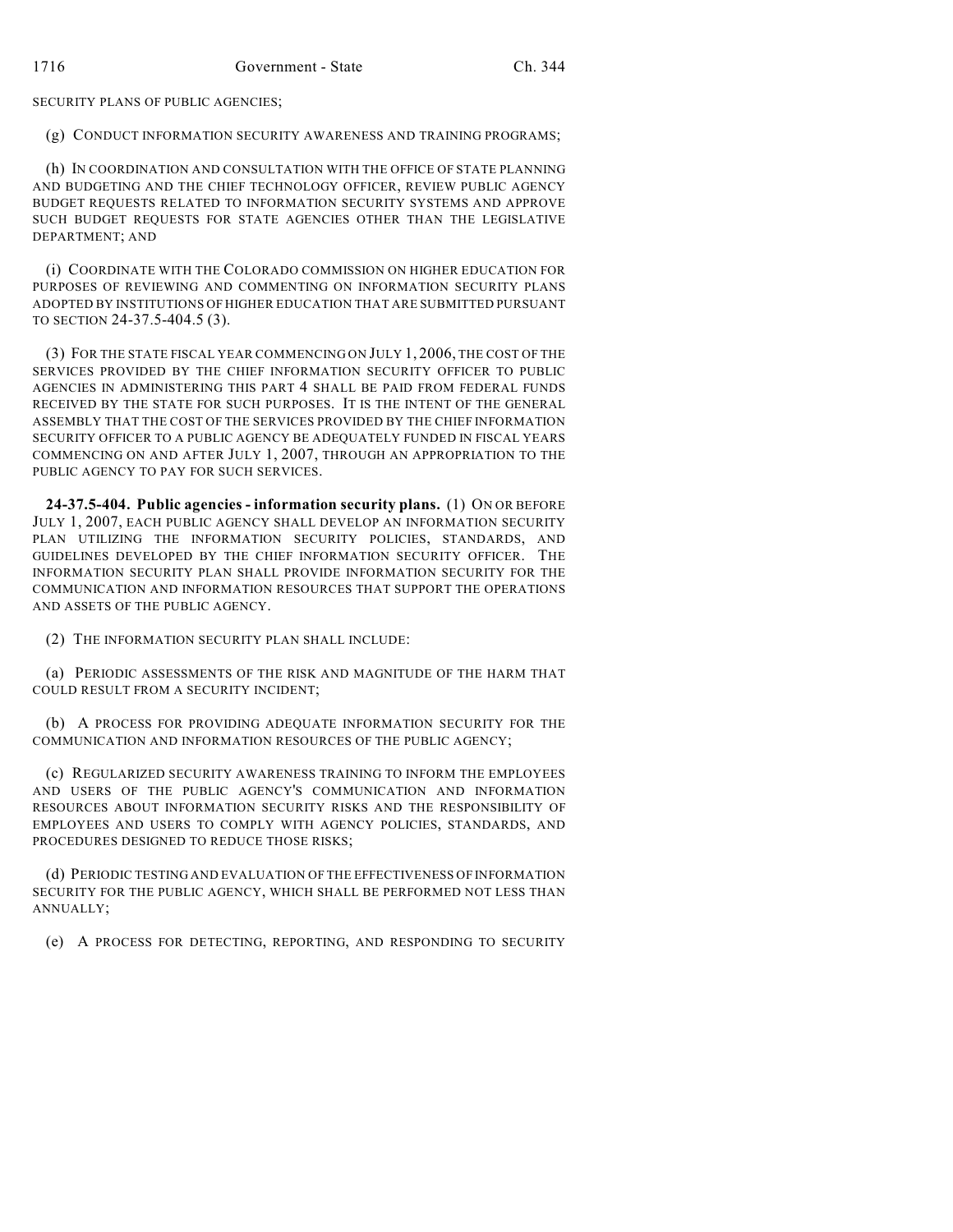INCIDENTS CONSISTENT WITH THE INFORMATION SECURITY STANDARDS, POLICIES, AND GUIDELINES ISSUED BY THE CHIEF INFORMATION SECURITY OFFICER; AND

(f) PLANS AND PROCEDURES TO ENSURE THE CONTINUITY OF OPERATIONS FOR INFORMATION RESOURCES THAT SUPPORT THE OPERATIONS AND ASSETS OF THE PUBLIC AGENCY IN THE EVENT OF A SECURITY INCIDENT.

(3) ON OR BEFORE JULY 15, 2007, EACH PUBLIC AGENCY SHALL SUBMIT THE INFORMATION SECURITY PLAN DEVELOPED PURSUANT TO THIS SECTION TO THE CHIEF INFORMATION SECURITY OFFICER FOR APPROVAL.

(4) IN THE EVENT THAT A PUBLIC AGENCY FAILS TO SUBMIT TO THE CHIEF INFORMATION SECURITY OFFICER AN INFORMATION SECURITY PLAN ON OR BEFORE JULY 15, 2007, OR SUCH PLAN IS DISAPPROVED BY THE CHIEF INFORMATION SECURITY OFFICER, THE OFFICER SHALL NOTIFY THE GOVERNOR AND THE HEAD AND CHIEF INFORMATION OFFICER OF THE PUBLIC AGENCY OF NONCOMPLIANCE WITH THIS SECTION. IF NO PLAN HAS BEEN APPROVED BY SEPTEMBER 15, 2007, THE OFFICER SHALL BE AUTHORIZED TO TEMPORARILY DISCONTINUE OR SUSPEND THE OPERATION OF A PUBLIC AGENCY'S COMMUNICATION AND INFORMATION RESOURCES UNTIL SUCH PLAN HAS BEEN SUBMITTED TO OR IS APPROVED BY THE OFFICER.

(5) AN INFORMATION SECURITY PLAN MAY PROVIDE FOR A PHASE-IN PERIOD NOT TO EXCEED THREE YEARS. AN IMPLEMENTATION SCHEDULE FOR THE PHASE-IN PERIOD SHALL BE INCLUDED IN SUCH A PLAN. ANY PHASE-IN PERIOD PURSUANT TO THIS SUBSECTION (5) SHALL BE COMPLETED BY JULY 1, 2009.

(6) ON OR BEFORE JULY 1, 2008, AND ON OR BEFORE JULY 1 OF EACH SUBSEQUENT YEAR, THE EXECUTIVE DIRECTOR OR HEAD OF EACH PUBLIC AGENCY SHALL REPORT TO THE CHIEF INFORMATION SECURITY OFFICER ON THE DEVELOPMENT, IMPLEMENTATION, AND, IF APPLICABLE, COMPLIANCE WITH THE PHASE-IN SCHEDULE OF THE PUBLIC AGENCY'S INFORMATION SECURITY PLAN.

**24-37.5-404.5. Institutions of higher education - information security plans.** (1) ON OR BEFORE JULY 1, 2007, EACH INSTITUTION OF HIGHER EDUCATION, IN COORDINATION WITH THE COLORADO COMMISSION ON HIGHER EDUCATION, SHALL DEVELOP AN INFORMATION SECURITY PLAN. THE INFORMATION SECURITY PLAN SHALL PROVIDE INFORMATION SECURITY FOR THE COMMUNICATION AND INFORMATION RESOURCES THAT SUPPORT THE OPERATIONS AND ASSETS OF THE INSTITUTION OF HIGHER EDUCATION.

(2) THE INFORMATION SECURITY PLAN SHALL INCLUDE:

(a) PERIODIC ASSESSMENTS OF THE RISK AND MAGNITUDE OF THE HARM THAT COULD RESULT FROM A SECURITY INCIDENT;

(b) A PROCESS FOR PROVIDING ADEQUATE INFORMATION SECURITY FOR THE COMMUNICATION AND INFORMATION RESOURCES OF THE INSTITUTION OF HIGHER EDUCATION;

(c) INFORMATION SECURITY AWARENESS TRAINING FOR EMPLOYEES OF THE INSTITUTION OF HIGHER EDUCATION;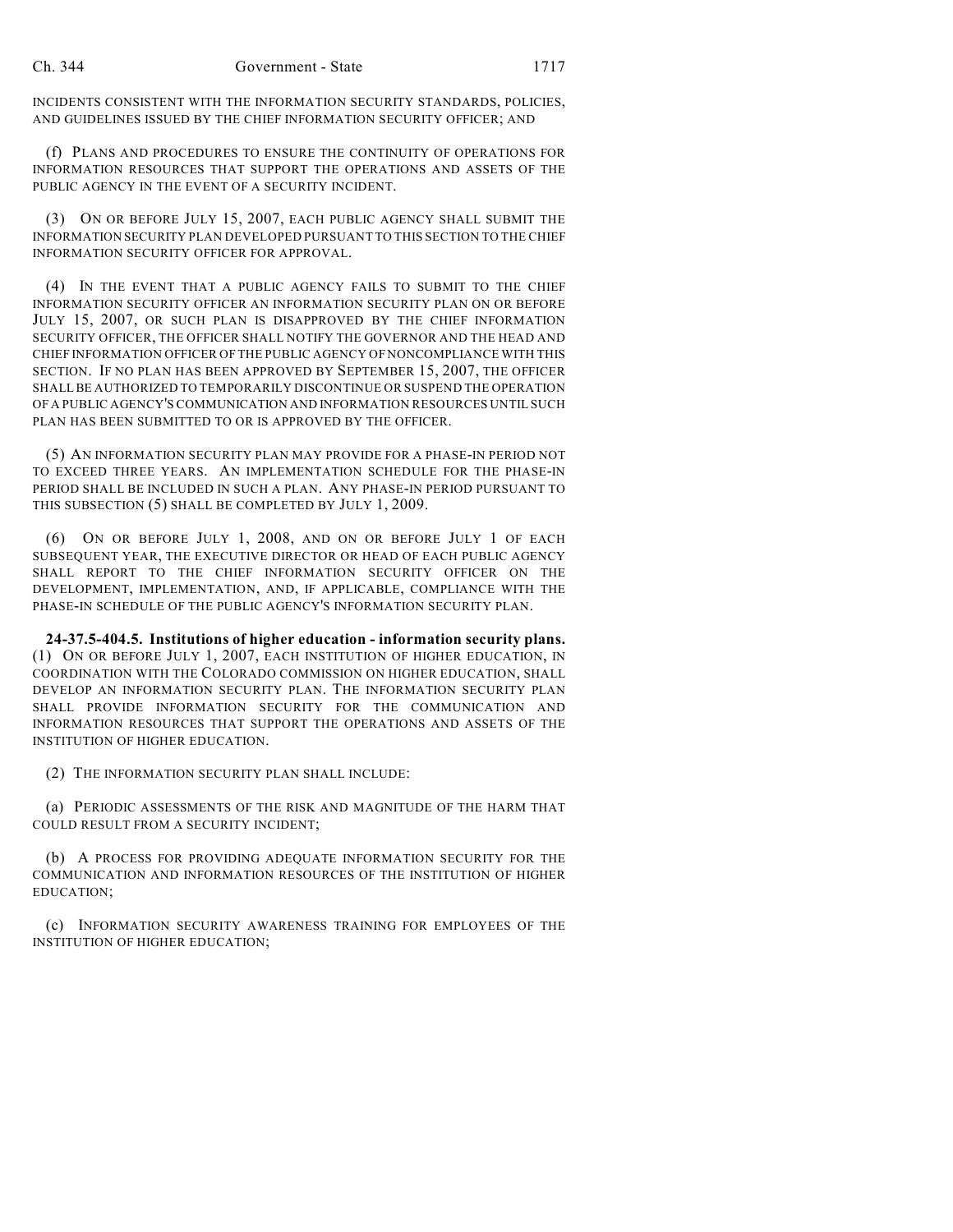(d) PERIODIC TESTING AND EVALUATION OF THE EFFECTIVENESS OF INFORMATION SECURITY FOR THE INSTITUTION OF HIGHER EDUCATION, WHICH SHALL BE PERFORMED NOT LESS THAN ANNUALLY;

(e) A PROCESS FOR DETECTING, REPORTING, AND RESPONDING TO SECURITY INCIDENTS CONSISTENT WITH THE INFORMATION SECURITY POLICY OF THE INSTITUTION OF HIGHER EDUCATION. THE INSTITUTIONS OF HIGHER EDUCATION, THE COLORADO COMMISSION ON HIGHER EDUCATION, AND THE CHIEF INFORMATION SECURITY OFFICER SHALL ESTABLISH THE TERMS AND CONDITIONS BY WHICH THE INSTITUTIONS OF HIGHER EDUCATION AND THE DEPARTMENT OF HIGHER EDUCATION SHALL REPORT INFORMATION SECURITY INCIDENTS TO THE CHIEF INFORMATION SECURITY OFFICER.

(f) PLANS AND PROCEDURES TO ENSURE THE CONTINUITY OF OPERATIONS FOR INFORMATION RESOURCES THAT SUPPORT THE OPERATIONS AND ASSETS OF THE INSTITUTION OF HIGHER EDUCATION IN THE EVENT OF A SECURITY INCIDENT.

(3) ON OR BEFORE JULY 15, 2007, EACH INSTITUTION OF HIGHER EDUCATION SHALL SUBMIT THE INFORMATION SECURITY PLAN DEVELOPED PURSUANT TO THIS SECTION TO THE COLORADO COMMISSION ON HIGHER EDUCATION FOR REVIEW AND COMMENT. THE COMMISSION SHALL SUBMIT SUCH PLANS TO THE CHIEF INFORMATION SECURITY OFFICER.

(4) NOTHING IN THIS SECTION SHALL BE CONSTRUED TO REQUIRE ANY INSTITUTION OF HIGHER EDUCATION OR THE DEPARTMENT OF HIGHER EDUCATION TO ADOPT POLICIES OR STANDARDS THAT CONFLICT WITH FEDERAL LAW, RULES, OR REGULATIONS OR WITH CONTRACTUAL ARRANGEMENTS GOVERNED BY FEDERAL LAWS, RULES, OR REGULATIONS.

(5) AN INFORMATION SECURITY PLAN MAY PROVIDE FOR A PHASE-IN PERIOD NOT TO EXCEED THREE YEARS. AN IMPLEMENTATION SCHEDULE FOR THE PHASE-IN PERIOD SHALL BE INCLUDED IN SUCH A PLAN. ANY PHASE-IN PERIOD PURSUANT TO THIS SUBSECTION (5) SHALL BE COMPLETED BY JULY 1, 2009.

(6) ON OR BEFORE JULY 1, 2008, AND ON OR BEFORE JULY 1 OF EACH SUBSEQUENT YEAR, THE EXECUTIVE DIRECTOR OF THE DEPARTMENT OF HIGHER EDUCATION SHALL REPORT TO THE CHIEF INFORMATION SECURITY OFFICER ON THE DEVELOPMENT, IMPLEMENTATION, AND, IF APPLICABLE, COMPLIANCE WITH THE PHASE-IN SCHEDULE OF THE INFORMATION SECURITY PLAN FOR EACH INSTITUTION OF HIGHER EDUCATION.

(7) THE COLORADO COMMISSION ON HIGHER EDUCATION SHALL REQUIRE THE INSTITUTIONS OF HIGHER EDUCATION TO PROVIDE REGULARIZED SECURITY AWARENESS TRAINING TO INFORM THE EMPLOYEES, ADMINISTRATORS, AND USERS IN THOSE INSTITUTIONS ABOUT THE INFORMATION SECURITY RISKS AND THE RESPONSIBILITY OF EMPLOYEES, ADMINISTRATORS, AND USERS TO COMPLY WITH THE INSTITUTION'S INFORMATION SECURITY PLAN AND THE POLICIES, STANDARDS, AND PROCEDURES DESIGNED TO REDUCE THOSE RISKS.

**24-37.5-405. Security incidents - authority of chief information security officer.** (1) A SECURITY INCIDENT IN A PUBLIC AGENCY SHALL BE REPORTED TO THE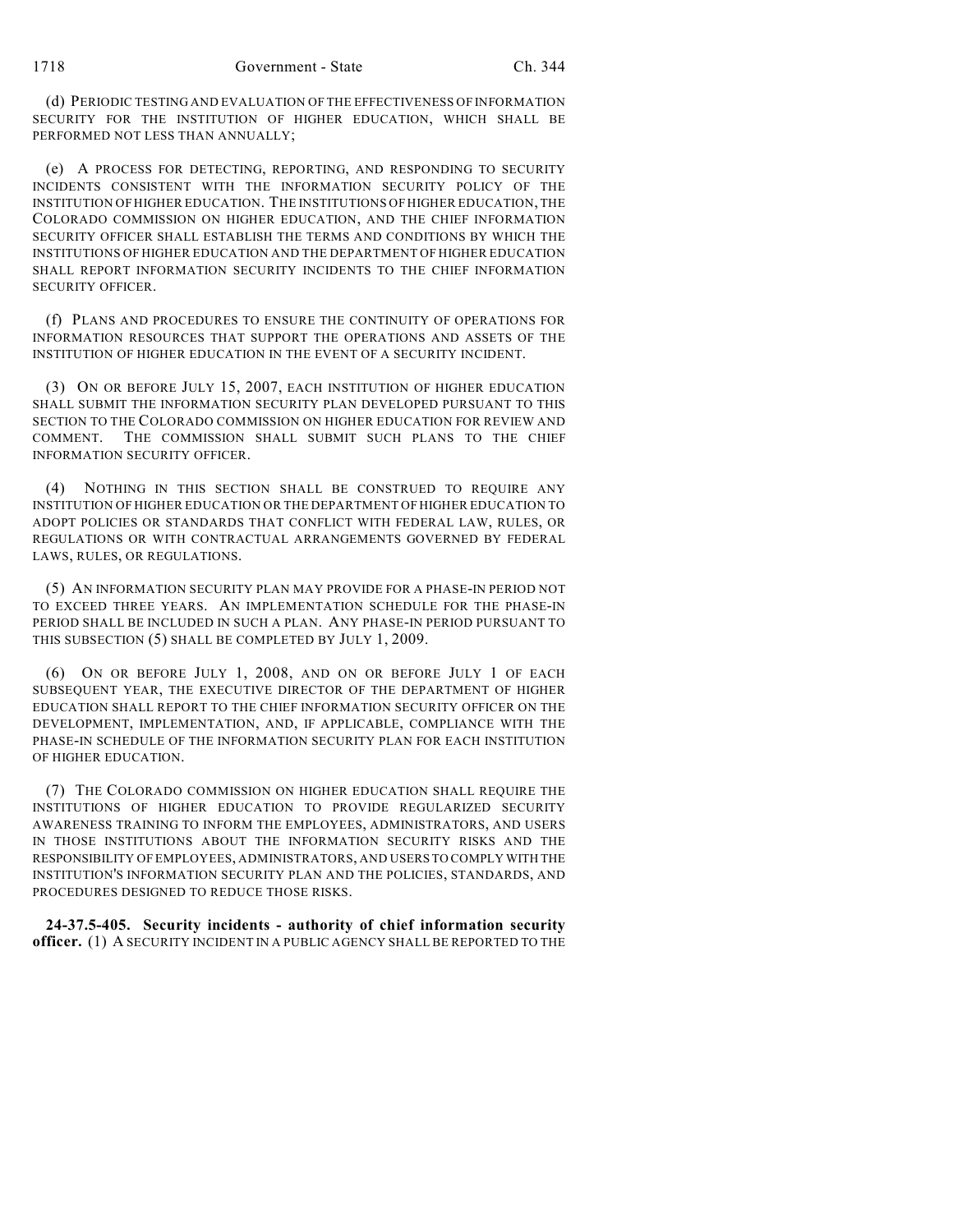CHIEF INFORMATION SECURITY OFFICER IN ACCORDANCE WITH STATE INCIDENT REPORTING POLICIES, STANDARDS, AND GUIDELINES.

(2) THE CHIEF INFORMATION SECURITY OFFICER SHALL BE AUTHORIZED TO TEMPORARILY DISCONTINUE OR SUSPEND THE OPERATION OF A PUBLIC AGENCY'S COMMUNICATION AND INFORMATION RESOURCES IN ORDER TO ISOLATE THE SOURCE OF A SECURITY INCIDENT. THE OFFICER SHALL GIVE NOTICE TO THE GOVERNOR, OR THE LIEUTENANT GOVERNOR IN THE EVENT THE GOVERNOR IS NOT AVAILABLE, AND THE HEAD AND CHIEF INFORMATION OFFICER OF THE PUBLIC AGENCY CONCURRENT WITH SUCH DISCONTINUATION OR SUSPENSION OF OPERATIONS. THE OFFICER SHALL ENSURE, TO THE EXTENT POSSIBLE, THE CONTINUITY OF OPERATIONS FOR THE COMMUNICATION AND INFORMATION RESOURCES THAT SUPPORT THE OPERATIONS AND ASSETS OF THE PUBLIC AGENCY.

(3) THE CHIEF INFORMATION SECURITY OFFICER MAY ENTER INTO CONTRACTS WITH A PRIVATE PERSON OR ENTITY TO ASSIST WITH RESOLVING A SECURITY INCIDENT IN A PUBLIC AGENCY. THE OFFICER SHALL ESTABLISH AN APPROVED LIST OF CERTIFIED PRIVATE PERSONS AND ENTITIES THAT MAY PROVIDE CONTRACT SERVICES IN THE EVENT OF A SECURITY INCIDENT. THE OFFICER SHALL ESTABLISH CRITERIA FOR THE PLACEMENT OF PRIVATE PERSONS AND ENTITIES ON THE LIST AND SHALL SELECT SUCH PERSONS AND ENTITIES FOR PLACEMENT ON THE LIST UTILIZING A REQUEST FOR PROPOSALS CONTAINING SUCH CRITERIA.

(4) PUBLIC AGENCIES SHALL COMPLY AND COOPERATE WITH A DIRECTIVE OF THE CHIEF INFORMATION SECURITY OFFICER PURSUANT TO SUBSECTION (2) OF THIS SECTION TO TEMPORARILY DISCONTINUE OR SUSPEND THE OPERATION OF A PUBLIC AGENCY'S COMMUNICATION AND INFORMATION RESOURCES.

**24-37.5-406. Reporting.** THE CHIEF INFORMATION SECURITY OFFICER SHALL REPORT TO THE GOVERNOR AND THE COMMISSION ON INFORMATION MANAGEMENT ON A QUARTERLY BASIS CONCERNING THE IMPLEMENTATION OF THE PROVISIONS OF THIS PART 4.

**SECTION 2.** 24-72-202 (6) (b), Colorado Revised Statutes, is amended BY THE ADDITION OF THE FOLLOWING NEW SUBPARAGRAPHS to read:

**24-72-202. Definitions.** As used in this part 2, unless the context otherwise requires:

(6) (b) "Public records" does not include:

(X) THE INFORMATION SECURITY PLAN OF A PUBLIC AGENCY DEVELOPED PURSUANT TO SECTION 24-37.5-404;

(XI) INFORMATION SECURITY INCIDENT REPORTS PREPARED PURSUANT TO SECTION 24-37.5-404 (2) (e); OR

(XII) INFORMATION SECURITY AUDIT AND ASSESSMENT REPORTS PREPARED PURSUANT TO SECTION 24-37.5-403 (2) (d).

**SECTION 3. Appropriation.** The general assembly anticipates that, for the